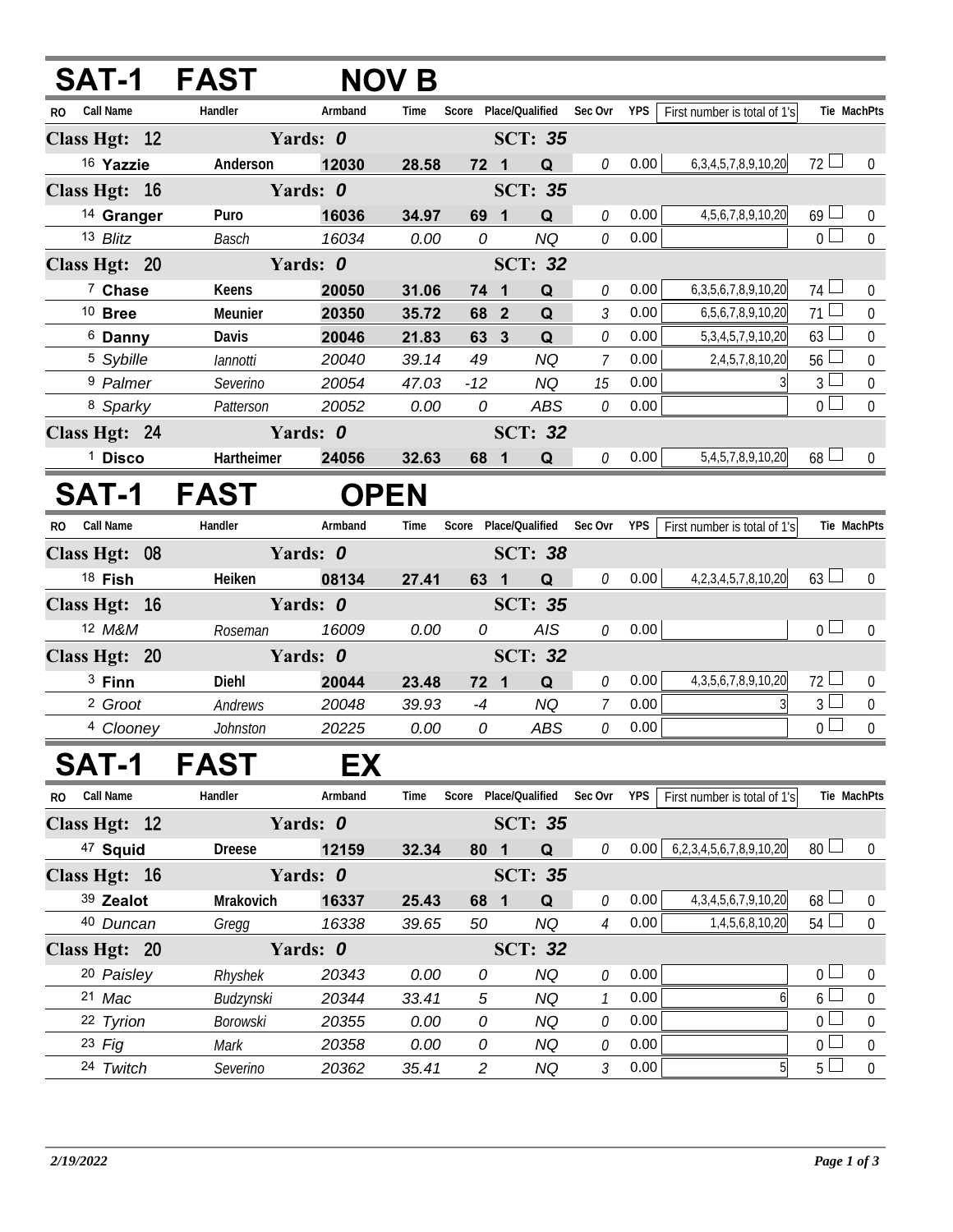|     | <b>SAT-1</b>              | <b>FAST</b>     |         | <b>MAS</b> |                       |                         |                |               |      |                                   |                       |                  |
|-----|---------------------------|-----------------|---------|------------|-----------------------|-------------------------|----------------|---------------|------|-----------------------------------|-----------------------|------------------|
| RO. | Call Name                 | Handler         | Armband | Time       | Score Place/Qualified |                         |                | Sec Ovr       | YPS  | First number is total of 1's      |                       | Tie MachPts      |
|     | Yards: 0<br>Class Hgt: 08 |                 |         |            | <b>SCT: 38</b>        |                         |                |               |      |                                   |                       |                  |
|     | 56 Kaleigh                | Callahan        | 08139   | 29.98      | 78 1                  |                         | Q              | 0             | 0.00 | 6, 3, 4, 5, 6, 7, 8, 9, 10, 20    | $78 \Box$             | $\overline{0}$   |
|     | 55 Penny                  | <b>Mark</b>     | 08133   | 32.80      | 76 2                  |                         | Q              | 0             | 0.00 | 4, 3, 4, 5, 6, 7, 8, 9, 10, 20    | $76 \Box$             | $\mathbf 0$      |
|     | 54 Brazen                 | Thompson        | 08146   | 39.47      | 74 3                  |                         | Q              | $\mathcal{I}$ | 0.00 | 6,4,5,6,7,8,9,10,20               | $75\Box$              | $\boldsymbol{0}$ |
|     | 57 Chyna                  | Rifkin-Mamaradl | 08142   | 33.79      | 0                     |                         | <b>NQ</b>      | 0             | 0.00 |                                   | $\overline{0}$        | $\overline{0}$   |
|     | Class Hgt: 12             | Yards: 0        |         |            |                       |                         | <b>SCT: 35</b> |               |      |                                   |                       |                  |
|     | 48 Dodge                  | Rotelle         | 12156   | 25.80      | 78 1                  |                         | Q              | 0             | 0.00 | 6, 3, 4, 5, 6, 7, 8, 9, 10, 20    | $78\Box$              | $\pmb{0}$        |
|     | 51 Spice                  | <b>Esherick</b> | 12178   | 33.61      | 78 2                  |                         | Q              | 0             | 0.00 | 6, 3, 4, 5, 6, 7, 8, 9, 10, 20    | $78$ $\Box$           | $\mathbf 0$      |
|     | 49 Joy                    | Stoddard        | 12163   | 36.42      | 76 3                  |                         | Q              | $\mathcal{I}$ | 0.00 | 6,2,4,5,6,7,8,9,10,20             | 77 $\Box$             | $\mathbf 0$      |
|     | 50 BB                     | Visco           | 12166   | 0.00       | 0                     |                         | <b>NQ</b>      | 0             | 0.00 |                                   | $\overline{0}$ $\Box$ | $\boldsymbol{0}$ |
|     | 52 Roger                  | Fitzgerald      | 12179   | 0.00       | 0                     |                         | <b>NQ</b>      | 0             | 0.00 |                                   | $\overline{0}$        | $\mathbf 0$      |
|     | Class Hgt: 16             | Yards: 0        |         |            |                       |                         | <b>SCT: 35</b> |               |      |                                   |                       |                  |
|     | 32 Wabi Sabi              | Stolba          | 16205   | 31.15      | 80                    | $\blacksquare$          | $\mathbf Q$    | 0             | 0.00 | 6, 2, 3, 4, 5, 6, 7, 8, 9, 10, 20 | 80 <sup>1</sup>       | $\boldsymbol{0}$ |
|     | 38 Flash                  | Farquhar        | 16222   | 31.82      | 78 2                  |                         | Q              | 0             | 0.00 | 6, 3, 4, 5, 6, 7, 8, 9, 10, 20    | $78\Box$              | $\mathbf 0$      |
|     | 37 Sawyer                 | Ondeyka         | 16217   | 32.76      | 78                    | $\overline{\mathbf{3}}$ | $\mathbf Q$    | 0             | 0.00 | 4, 2, 3, 4, 5, 6, 7, 8, 9, 10, 20 | $78 \Box$             | $\mathbf 0$      |
|     | 36 Harley                 | Roseman         | 16215   | 26.86      | 77 4                  |                         | Q              | 0             | 0.00 | 5, 3, 4, 5, 6, 7, 8, 9, 10, 20    | 77L                   | $\mathbf 0$      |
|     | 31 Silk                   | Esherick        | 16202   | 32.99      | 76                    |                         | Q              | 0             | 0.00 | 4, 3, 4, 5, 6, 7, 8, 9, 10, 20    | 76                    | $\mathbf 0$      |
|     | 35 Vita                   | Schachte        | 16213   | 32.98      | 73                    |                         | Q              | 0             | 0.00 | 6,2,3,4,5,6,8,9,10,20             | $73 -$                | $\boldsymbol{0}$ |
|     | 30 Cao Runn               | <b>Bryden</b>   | 16189   | 0.00       | 0                     |                         | <b>NQ</b>      | 0             | 0.00 |                                   | $\overline{0}$        | $\mathbf 0$      |
|     | 33 Fred                   | <b>Bintliff</b> | 16207   | 38.15      | $\sqrt{3}$            |                         | <b>NQ</b>      | 3             | 0.00 | 6                                 | $6 \perp$             | $\boldsymbol{0}$ |
|     | 34 Lila                   | <b>Bunin</b>    | 16212   | 0.00       | 0                     |                         | <b>NQ</b>      | 0             | 0.00 |                                   | $0-$                  | $\boldsymbol{0}$ |
|     | 29 Lici                   | Cimprich        | 16187   | 0.00       | 0                     |                         | ABS            | 0             | 0.00 |                                   | $\overline{0}$        | $\overline{0}$   |
|     | Class Hgt: 20             | Yards: 0        |         |            |                       |                         | <b>SCT: 32</b> |               |      |                                   |                       |                  |
|     | <sup>15</sup> Emma        | Gechter         | 20267   | 28.36      | 78 1                  |                         | Q              | 0             | 0.00 | 6, 3, 4, 5, 6, 7, 8, 9, 10, 20    | $78$ $\Box$           | $\boldsymbol{0}$ |
|     | <sup>12</sup> Emily       | McGuigan        | 20259   | 28.96      | 78 2                  |                         | Q              | 0             | 0.00 | 6, 3, 4, 5, 6, 7, 8, 9, 10, 20    | 78 <sup>1</sup>       | $\boldsymbol{0}$ |
|     | <sup>13</sup> Kipper      | Carson          | 20262   | 27.70      | 77 3                  |                         | $\mathbf Q$    | 0             | 0.00 | 5, 3, 4, 5, 6, 7, 8, 9, 10, 20    | 77L                   | $\boldsymbol{0}$ |
|     | $10$ Boh                  | Stolba          | 20241   | 30.76      | 77 4                  |                         | Q              | 0             | 0.00 | 5, 3, 4, 5, 6, 7, 8, 9, 10, 20    | $77\overline{\Box}$   | $\boldsymbol{0}$ |
|     | 8 Declan                  | Minnella        | 20236   | 31.86      | 77                    |                         | Q              | 0             | 0.00 | 5, 3, 4, 5, 6, 7, 8, 9, 10, 20    | 77                    | 0                |
|     | $6$ Champ                 | Marden          | 20227   | 34.06      | 71                    |                         | Q              | 2             | 0.00 | 4,4,5,6,7,8,9,10,20               | $73 -$                | $\overline{0}$   |
|     | <sup>5</sup> Mike         | Simon           | 20224   | 33.56      | 68                    |                         | Q              | $\mathcal{I}$ | 0.00 | 6,2,4,5,6,7,9,10,20               | 69                    | 0                |
|     | <sup>7</sup> Skipper      | Bishop          | 20233   | 37.63      | 0                     |                         | <b>NQ</b>      | 5             | 0.00 | 5                                 | 5 <sub>L</sub>        | $\boldsymbol{0}$ |
|     | <sup>9</sup> Sam          | MacLeod         | 20239   | 0.00       | 0                     |                         | <b>NQ</b>      | 0             | 0.00 |                                   | $\Omega$              | 0                |
|     | 11 Dare                   | Salerno         | 20245   | 38.55      | 57                    |                         | <b>NQ</b>      | 6             | 0.00 | 3,4,5,6,7,8,10,20                 | $63 \perp$            | $\overline{0}$   |
|     | 14 Quinn                  | Arndt           | 20264   | 31.76      | 6                     |                         | <b>NQ</b>      | 0             | 0.00 | 6                                 | $6\lfloor$            | $\boldsymbol{0}$ |
|     | 16 Jade                   | Trippett        | 20268   | 0.00       | 0                     |                         | <b>NQ</b>      | 0             | 0.00 |                                   | $\overline{0}$        | 0                |
|     | 17 Faye                   | <b>Simon</b>    | 20279   | 39.18      | $-2$                  |                         | <b>NQ</b>      | 7             | 0.00 | 5                                 | 5 <sup>L</sup>        | 0                |
|     | 18 'NSync                 | Schmitter       | 20280   | 0.00       | 0                     |                         | <b>NQ</b>      | 0             | 0.00 |                                   | 0 <sub>0</sub>        | $\boldsymbol{0}$ |
|     | 19 Kaio                   | Minnella        | 20361   | 40.14      | $-2$                  |                         | <b>NQ</b>      | 8             | 0.00 | $6 \mid$                          | $6\Box$               | $\mathbf 0$      |
|     | Class Hgt: 24             | Yards: 0        |         |            |                       |                         | <b>SCT: 32</b> |               |      |                                   |                       |                  |
|     | $3$ Tempo                 | Suter           | 24307   | 33.39      | 76 1                  |                         | Q              |               | 0.00 | 6,2,4,5,6,7,8,9,10,20             | $77 \perp$            | 0                |
|     | <sup>1</sup> Garbo        | Chardavoyne     | 24290   | 0.00       | 0                     |                         | ABS            | 0             | 0.00 |                                   | $\overline{0}$        | $\boldsymbol{0}$ |
|     | <sup>2</sup> Declan       | Solakian        | 24297   | 0.00       | 0                     |                         | ABS            | 0             | 0.00 |                                   | $\overline{0}$        | $\boldsymbol{0}$ |